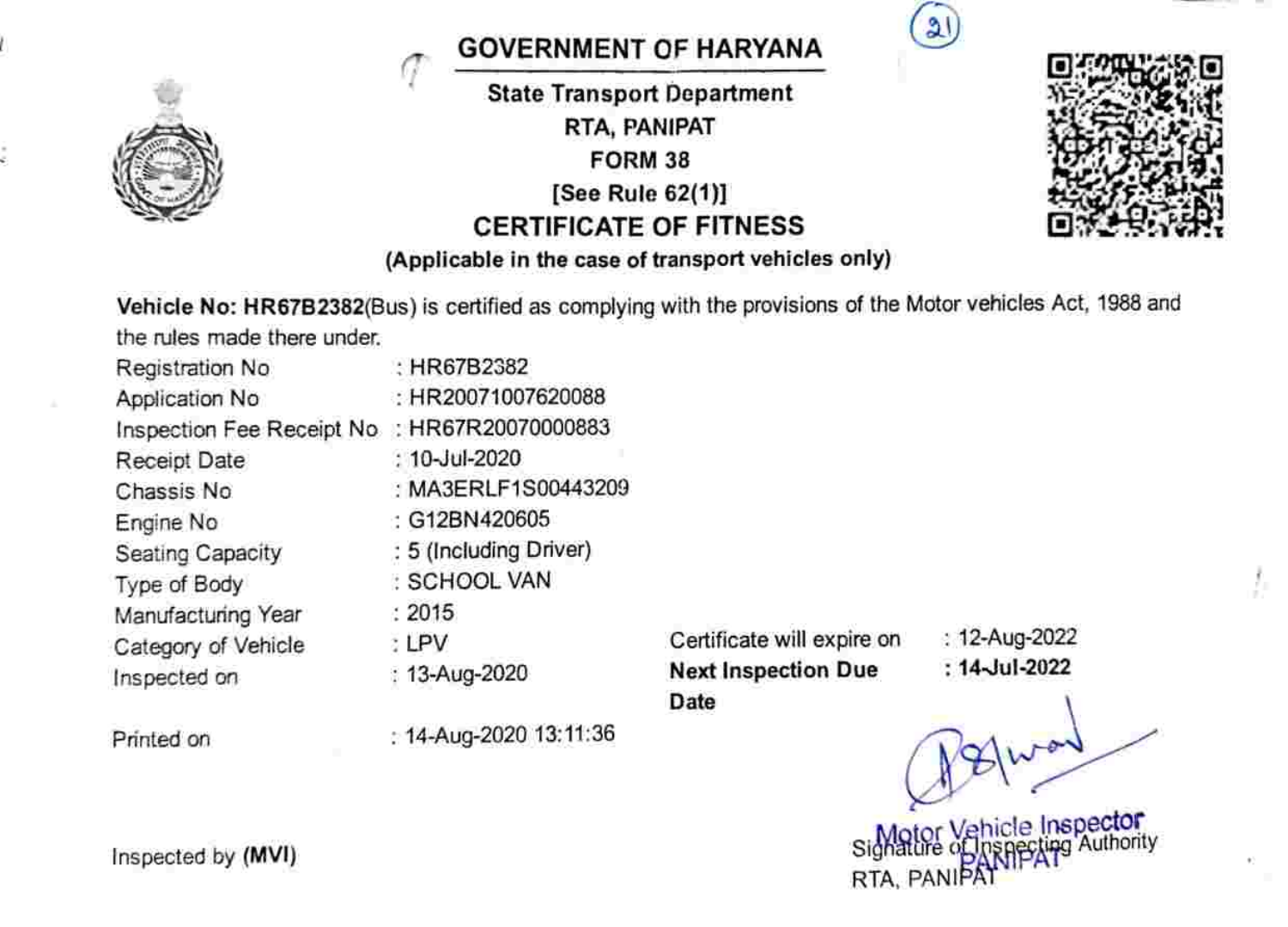## GOVERNMENT OF HARYANA

State Transport Department RTA, PANIPAT FORM 38 [See Rule 62(1)] CERTIFICATE OF FITNESS



A (Applicable in the case of transport vehicles only)

Vehicle No: HR67B2542(Bus) is certified as complying with the provisions of the Motor vehicles Act, 1988 and the rules made there under.

Registration No Application No Inspection Fee Receipt No : HR67R20080000272 Receipt Date Chassis No : MA3ERLF1S00440936 Engine No Seating Capacity Type of Body Manufacturing Year Category of Vehicle Inspected on

:07-Aug-2020 : G12BN417827 :5 (lncluding Driver) SCHOOL VAN 2015 : HPV

: HR20071009620448

: HR67B2542

:19-Aug-2020

Printed on :21-Aug-2020 10:13:54

Certificate will expire on **Next Inspection Due** Date

: 18-Aug-2022 :20-Jul-2022

Motor Vehicle Inspe

Inspected by (MVI) and the contract of the contract of the contract of the contract of the contract of the contract of the contract of the contract of the contract of the contract of the contract of the contract of the con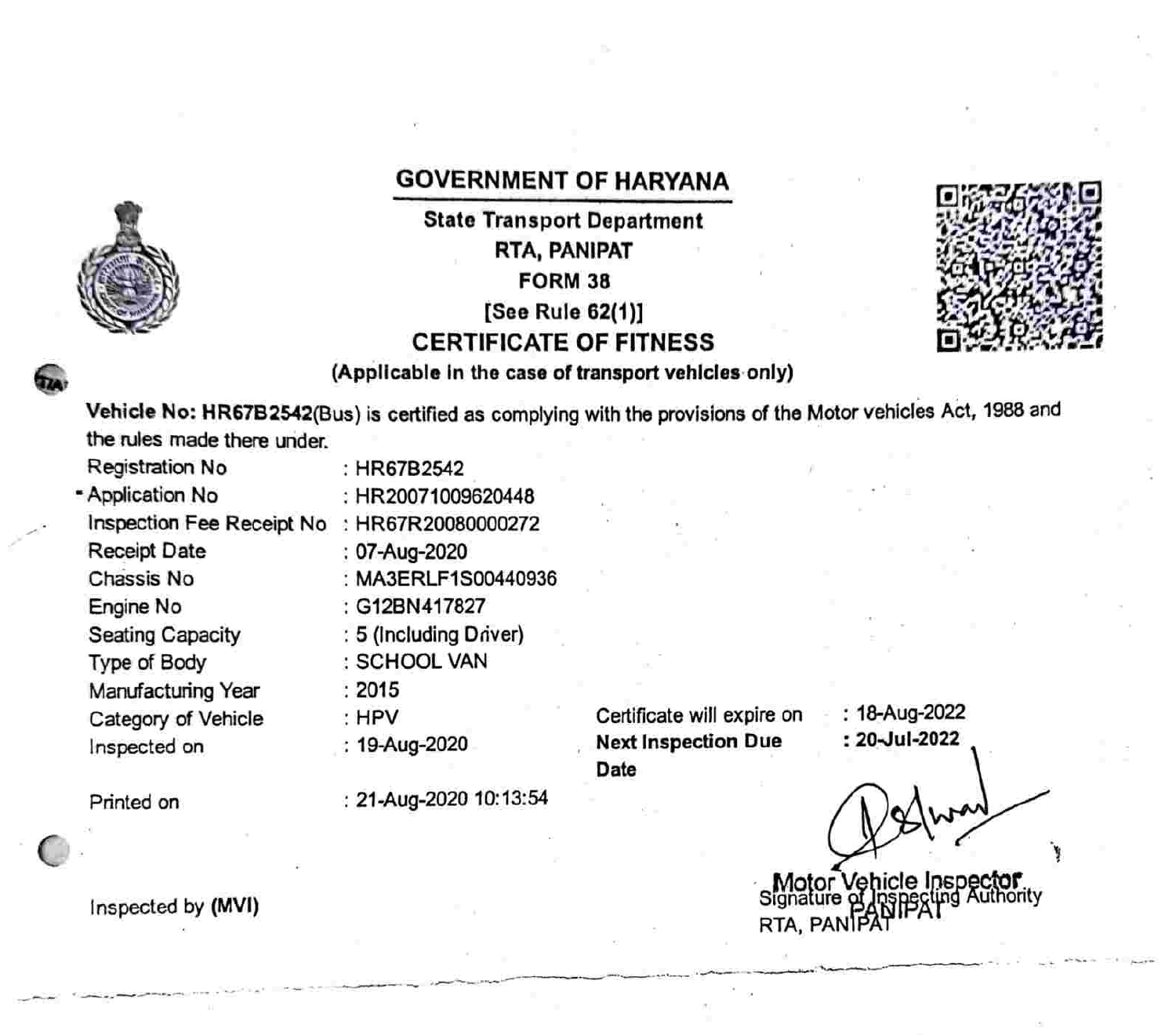| $\frac{1}{2}$     | Printed on                     | nspected on<br>Category of Vehicle                                               | Manufacturing Year<br>Type of Body | Seating Capacity     | Engine No   | Chassis No          | Receipt Date<br>Inspection Fee Receipt No | Application No     | Registration No | the rules made there under.                                                                                  |                                                                                                               |                                                              |
|-------------------|--------------------------------|----------------------------------------------------------------------------------|------------------------------------|----------------------|-------------|---------------------|-------------------------------------------|--------------------|-----------------|--------------------------------------------------------------------------------------------------------------|---------------------------------------------------------------------------------------------------------------|--------------------------------------------------------------|
|                   | : 21-Aug-2020 10:13:01<br>Date | : 19-Aug-2020<br>HPV<br>Next Inspection<br>Certificate will ex<br>Due<br>pire on | 2015<br>NW TOOHOS                  | 5 (Including Driver) | G12BN414582 | : MA3ERLF1S00437773 | : 07-Aug-2020<br>: HR67R20080000274       | : HR20071003620655 | : HR67B4664     | Vehicle No: HR67B4664(Bus) is certified as complying with the provisions of the Motor vehicles Act, 1988 and | (Applicable in the case of transport vehicles<br><b>CERTIFICATE OF FITNESS</b><br>[See Rule 62(1)]<br>i only) | atate<br>unustadan undeusu<br>RTA, PANIPAT<br><b>FORM 38</b> |
| Markar Vakiala is |                                | : 18-Aug-2022<br>20~In-2022                                                      |                                    |                      |             |                     |                                           |                    |                 |                                                                                                              |                                                                                                               |                                                              |

 $\bar{\gamma}$ 

a an

 $\bar{t}$ 

uzbected by (MVI) Inspected by (MVI)

Sighanne a Arisbering Readmy<br>RTA, PANIPANIPAT RTA, PANIFANIPAT

ļ

GOVERNMENT OF HARYANA GOVERNMENT OF HARYANA

×

State Transport Department State Transport Department



y.

ł

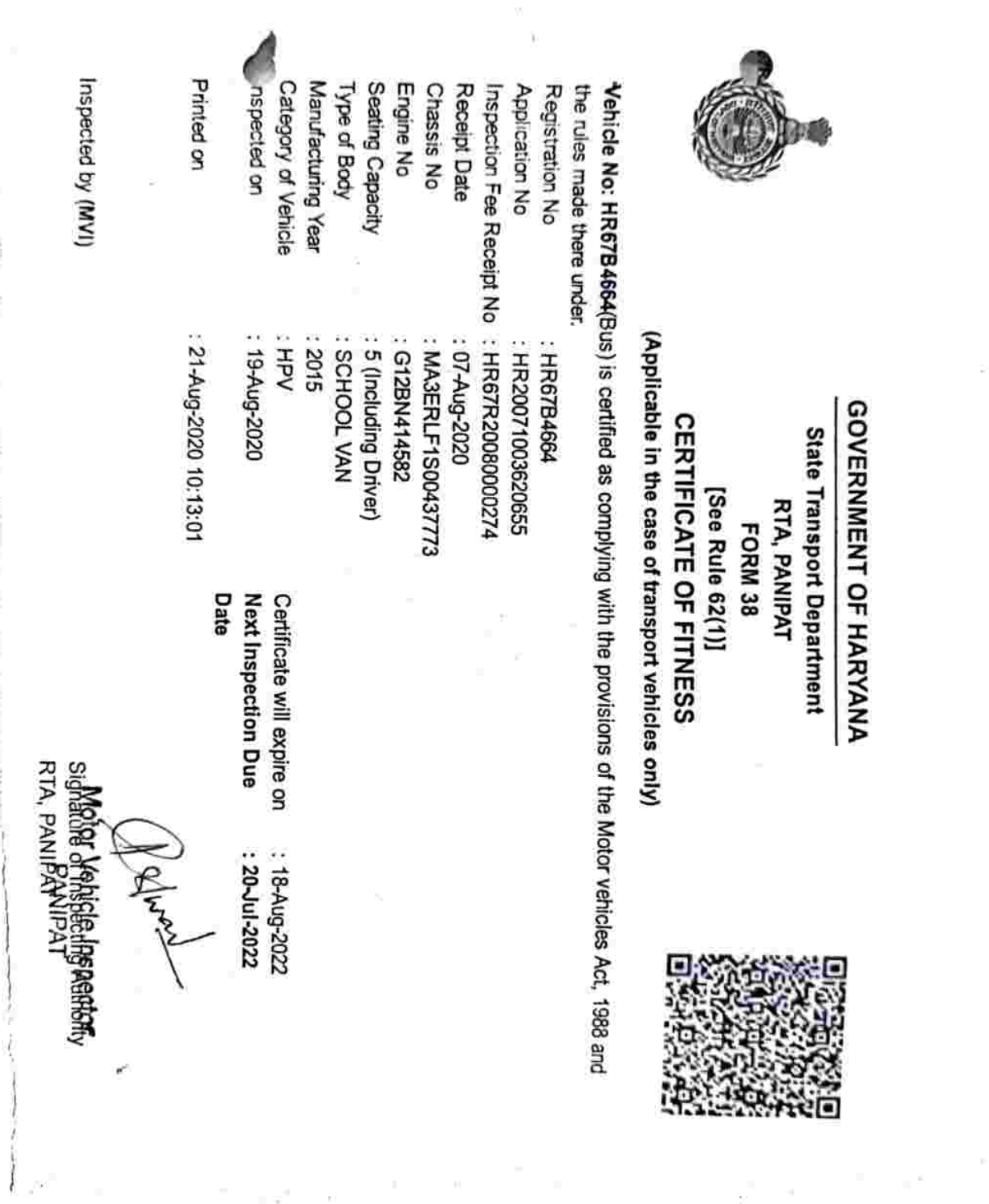| ١ |
|---|
|   |
| ì |
|   |
|   |
|   |
| ï |
| ٠ |
| ì |
|   |



89

State Transport Department State Transport Department RTA, PANIPAT RTA, PANIPAT

**FORM 38** FORM 38

**CERTIFICATE OF FITNESS** CERTIFICATE OF FITNESS [See Rule 62(1)] [See Rule 62(1)1

(Applicable in the case of transport vehicles only) (Applicable in the case of transport vehicles only)

the rules made there under, Vehicle No: HR67B5383(Bus) is certified as complying with the provisions of the Motor vehicles Act, 1988 and the rules made there under. Vehicle No: HR67B5383(Bus) is certified as complying with the provisions of the Motor vehicles Act, 1988 and

| Printed on           | Inspected on<br>Category of Vehicle<br>Manufacturing Year        | Type of Body<br>Seating Capacity<br>Engine No                          | Chassis No<br>Receipt Date<br>Inspection Fee Receipt No  | Application No<br>Registration No<br><b>CONTRACTOR ANTIQUES AND</b> |
|----------------------|------------------------------------------------------------------|------------------------------------------------------------------------|----------------------------------------------------------|---------------------------------------------------------------------|
| 28-Aug-2020 12:34:47 | : 27-Aug-2020<br>.<br>रि<br>2015                                 | : RIGID (PASSENGER CAR)<br>: 5 (Including Driver)<br>$: G12BN412175$ - | MA3ERLF1S00434853<br>: HR67R20080001359<br>: 27-Aug-2020 | HR20072031484782<br>: HR67B5383                                     |
|                      | Date<br><b>Next Inspection Due</b><br>Certificate will expire on |                                                                        |                                                          |                                                                     |
|                      | : 28-Jul-2022<br>26-Aug-2022                                     |                                                                        |                                                          |                                                                     |

Inspected by (MVI) RTA, PANIPATNIPAT Inspected by (MVI)





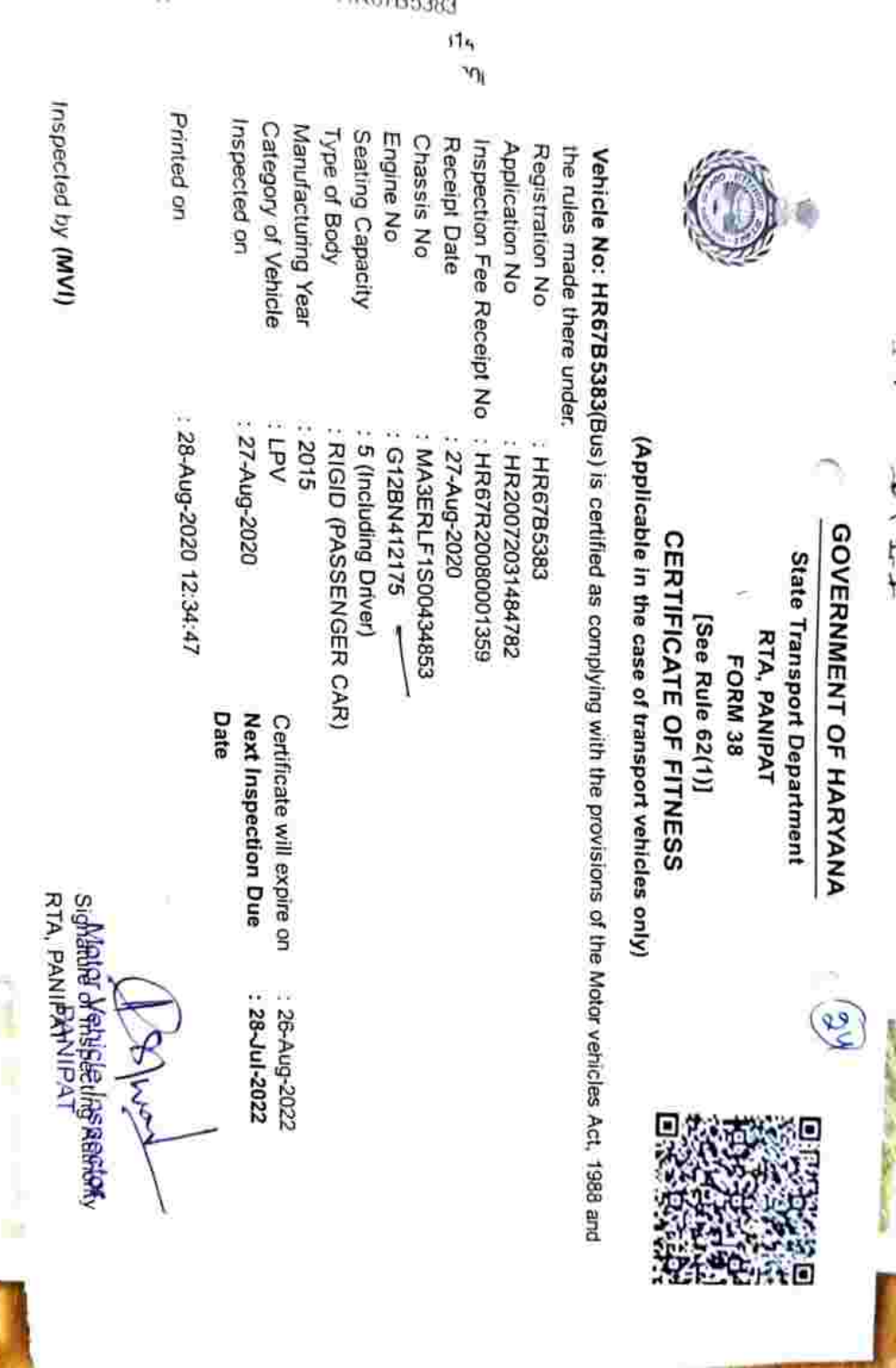| Inspected by (MVI)                                        | Printed on             | Inspected on                | Category of Vehicle        | Manufacturing Year | Type of Body | Seating Capacity        | Engine No    | Chassis No        | Receipt Date | ٤yr                       | Application No     | Registration No |                                                               |                                      |                               |                  |                |              |                            |                              |
|-----------------------------------------------------------|------------------------|-----------------------------|----------------------------|--------------------|--------------|-------------------------|--------------|-------------------|--------------|---------------------------|--------------------|-----------------|---------------------------------------------------------------|--------------------------------------|-------------------------------|------------------|----------------|--------------|----------------------------|------------------------------|
|                                                           |                        |                             |                            |                    |              |                         |              |                   |              | Inspection Fee Receipt No |                    |                 | the rules made there under.                                   |                                      |                               |                  |                |              |                            |                              |
|                                                           | : 18-Mar-2020 13:53:51 | : 17-Mar-2020               | MPV                        | 2015               | eus          | : 37 (Including Driver) | : FCEZ222348 | MB1PAECC1FECR6328 | 12-Mar-2020  | : HR67R20030000915        | : HR20031272766351 | : HR67B4619     | Vehicle No: HR67B4619(Bus) is certified as complying with the | (Applicable in the case of transport | <b>CERTIFICATE OF FITNESS</b> | [See Rule 62(1)] | <b>FORM 38</b> | RTA, PANIPAT | State Transport Department | <b>DOVERNMENI UF HARYANA</b> |
|                                                           |                        | Date<br>Next Inspection Due | Certificate will expire on |                    |              |                         |              |                   |              |                           |                    |                 |                                                               | vehicles only)                       |                               |                  |                |              |                            | វិទ្ធិ                       |
| Sighter of whisketing pettery<br>RTA, PANIPANIPAT<br>Jeho |                        | 15-Feb-2022                 | 16-Mar-2022                |                    |              |                         |              |                   |              |                           |                    |                 | provisions of the Motor vehicles Act, 1988 and<br>×           |                                      |                               |                  |                |              |                            |                              |

 $\overline{\phantom{a}}$ 

One of the collection of the collection of the collection of the collection of the collection of the collection of

 $\sim$  Office  $\sim$  and  $\sim$  . The state of  $\sim$  and  $\sim$  and  $\sim$  .

GOVERNMENT OF HARYANA

 $\circledS$ 

GOVERNMENT OF HARYANA

×

 $\rightarrow$ 

j

**CONTRACTOR**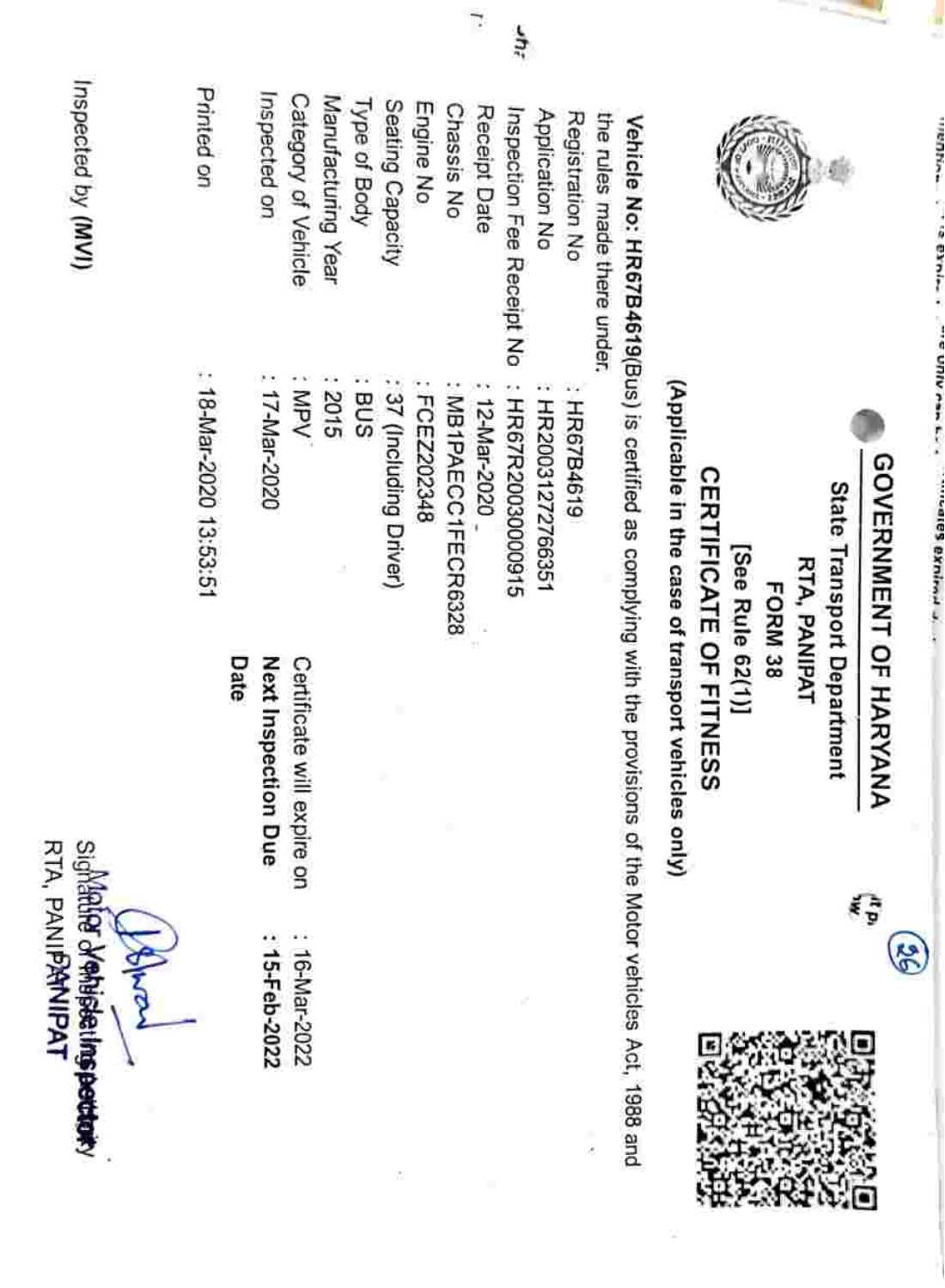| sighter dense the periodicy<br><b>RTA, PANIPANIPAT</b> |                            | r1                                                                                                           | Inspected by (MVI)          |
|--------------------------------------------------------|----------------------------|--------------------------------------------------------------------------------------------------------------|-----------------------------|
|                                                        |                            |                                                                                                              |                             |
|                                                        |                            | : 20-Mar-2020 14:52:50                                                                                       | <b>Printed</b> on           |
|                                                        | Date                       |                                                                                                              |                             |
| 17-Feb-2022                                            | Next Inspection Due        | : 19-Mar-2020                                                                                                | Inspected on                |
| 18-Mar-2022                                            | Certificate will expire on | : MPV                                                                                                        | Category of Vehicle         |
|                                                        |                            | 2015                                                                                                         | Manufacturing Year          |
|                                                        |                            | BUS                                                                                                          | Type of Body                |
|                                                        |                            | 37 (Including Driver)                                                                                        | Seating Capacity            |
|                                                        |                            | EREZ207339                                                                                                   | Engine No                   |
|                                                        |                            | MB1PAECCXFAXE9202                                                                                            | Chassis No                  |
|                                                        |                            | 17-Mar-2020                                                                                                  | Receipt Date                |
|                                                        |                            | : HR67R20030001345                                                                                           | Inspection Fee Receipt No   |
|                                                        |                            | : HR20031743725336                                                                                           | Application No              |
|                                                        |                            | : HR67B6544                                                                                                  | Registration No             |
|                                                        |                            |                                                                                                              | the rules made there under. |
|                                                        |                            | Vehicle No: HR67B6544(Bus) is certified as complying with the provisions of the Motor vehicles Act, 1988 and |                             |
|                                                        | les only)                  | (Applicable in the case of transport vehic                                                                   |                             |
|                                                        |                            | <b>CERTIFICATE OF FITNESS</b>                                                                                |                             |
|                                                        |                            | [See Rule 62(1)]                                                                                             |                             |
|                                                        |                            | FORM 38                                                                                                      |                             |
|                                                        |                            | <b>RTA, PANIPAT</b>                                                                                          |                             |
|                                                        |                            | State Transport Department                                                                                   |                             |
|                                                        | Ł                          | 75<br>GOVERNMENT OF HARYANA                                                                                  |                             |
|                                                        |                            |                                                                                                              |                             |

 $\odot$